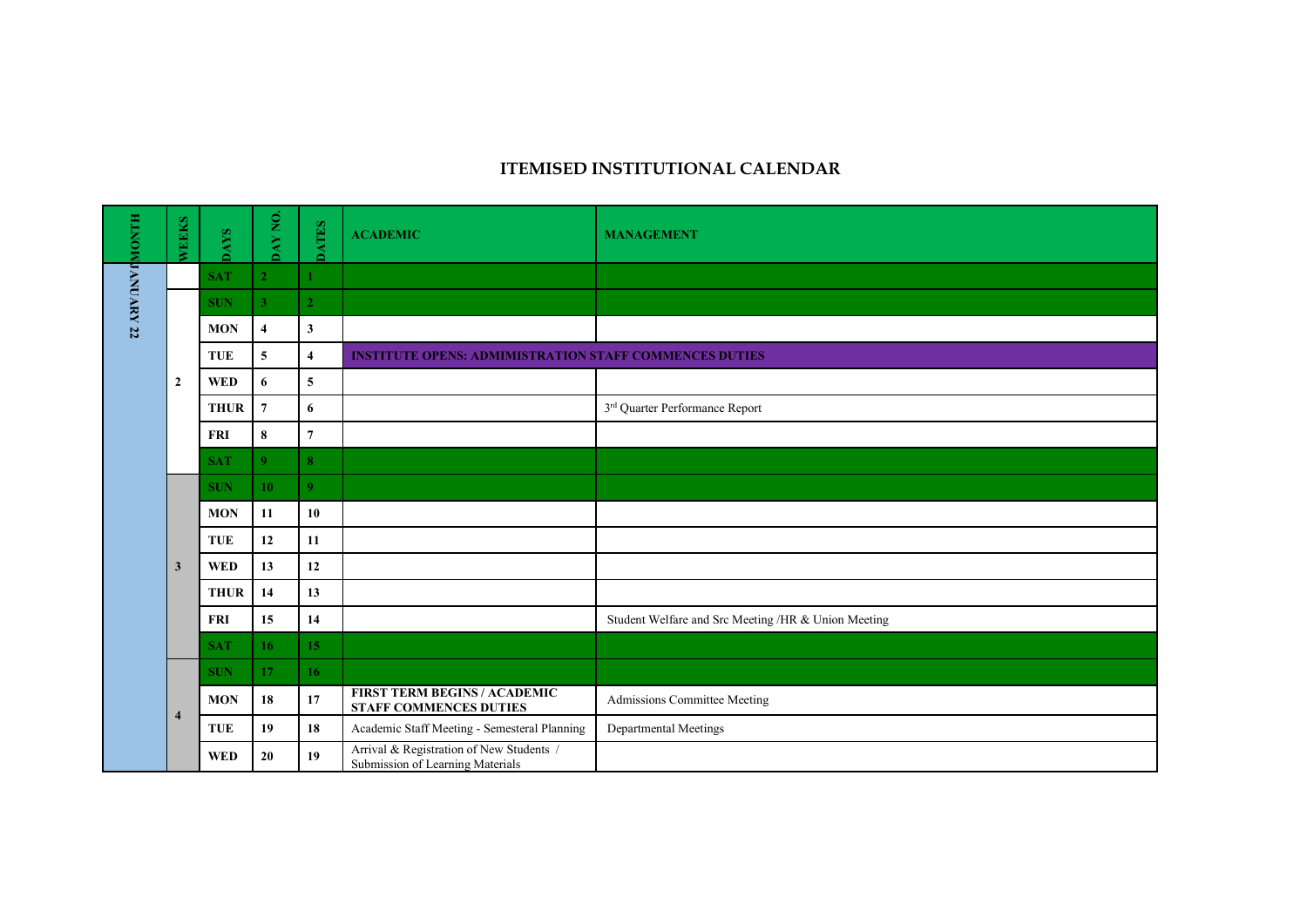|                 |                | <b>THU</b>  | 21 | 20                      | Orientation Programme Commences                                         | Orientation Committee Meeting                                       |
|-----------------|----------------|-------------|----|-------------------------|-------------------------------------------------------------------------|---------------------------------------------------------------------|
|                 |                | <b>FRI</b>  | 22 | $\bf 21$                | Orientation Programme Ends                                              | <b>Executive Management Meeting</b>                                 |
|                 |                | <b>SAT</b>  | 23 | 22                      |                                                                         |                                                                     |
|                 |                | <b>SUN</b>  | 24 | 23                      |                                                                         |                                                                     |
|                 |                | <b>MON</b>  | 25 | 24                      | Arrival & Induction Workshop (All Students -<br>Experientaial Training) | Submission Exclusion Appeals\Deadline for application for remarking |
|                 |                | <b>TUE</b>  | 26 | 25                      | Registration of Senior Students Starts                                  | Farm Rescusitation Committee Meeting                                |
|                 | 5              | <b>WED</b>  | 27 | 26                      | <b>Experiential Placement of All Students</b><br>Commences              | <b>Extended Management Meeting</b>                                  |
|                 |                | <b>THU</b>  | 28 | 27                      | Institute Welcoming Day                                                 | <b>Exclusions Appeals Committee</b>                                 |
|                 |                | <b>FRI</b>  | 29 | 28                      | Registraion of Senior Students Ends                                     |                                                                     |
|                 |                | <b>SAT</b>  | 30 | 29                      |                                                                         |                                                                     |
|                 |                | <b>SUN</b>  | 31 | 30                      |                                                                         |                                                                     |
|                 |                | <b>MON</b>  | 32 | 31                      |                                                                         |                                                                     |
|                 |                | <b>TUES</b> | 33 | $\mathbf{1}$            | ACADEMIC PROGRAMME COMMENCES                                            |                                                                     |
|                 | 6              | <b>WED</b>  | 34 | $\mathbf 2$             | Late Registration Commences                                             | State of the Institute Address                                      |
|                 |                | <b>THU</b>  | 35 | $\mathbf{3}$            |                                                                         | Graduation Committee Meeting /Farm Committee Meeting                |
|                 |                | <b>FRI</b>  | 36 | $\overline{\mathbf{4}}$ |                                                                         | <b>INSTITUTE OPENING</b>                                            |
|                 |                | <b>SAT</b>  | 37 | $\overline{5}$          |                                                                         |                                                                     |
|                 |                | <b>SUN</b>  | 38 | 6                       |                                                                         |                                                                     |
|                 |                | <b>MON</b>  | 39 | $\overline{7}$          |                                                                         | Secretarial Workshop                                                |
|                 |                | <b>TUE</b>  | 40 | $\pmb{8}$               |                                                                         | <b>ExecutiveManagement Meeting</b>                                  |
|                 | $\overline{7}$ | <b>WED</b>  | 41 | 9                       | <b>Department Meetings</b>                                              | Academic Committee Meeting                                          |
|                 |                | <b>THU</b>  | 42 | 10                      |                                                                         |                                                                     |
|                 |                | <b>FRI</b>  | 43 | 11                      |                                                                         | Student Welfare and SRC Meeting                                     |
| <b>FEBRUARY</b> |                | <b>SAT</b>  | 44 | 12                      |                                                                         |                                                                     |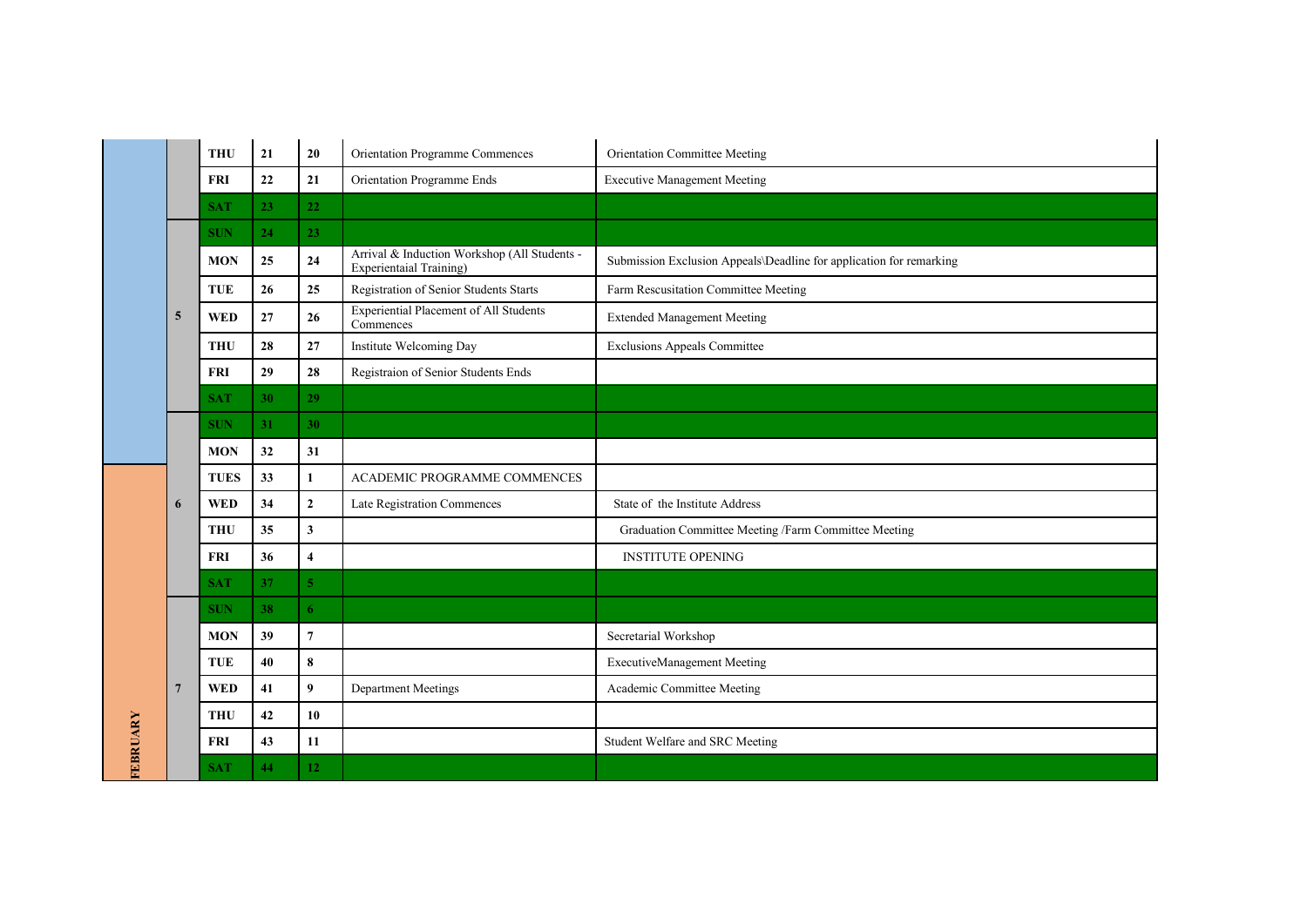|                    |    | <b>SUN</b>  | 45 | 13                      |                                                      |                                                     |
|--------------------|----|-------------|----|-------------------------|------------------------------------------------------|-----------------------------------------------------|
|                    |    | <b>MON</b>  | 46 | 14                      |                                                      | Student Welfare and Src Meeting /HR & Union Meeting |
|                    |    | <b>TUE</b>  | 47 | 15                      |                                                      | Council Meetimg                                     |
|                    | 8  | <b>WED</b>  | 48 | 16                      | Late registration ends                               | <b>Executive Management Meeting</b>                 |
|                    |    | <b>THU</b>  | 49 | 17                      |                                                      | APAC-SATI Meeting Starts @Tompie                    |
|                    |    | <b>FRI</b>  | 50 | 18                      |                                                      |                                                     |
|                    |    | <b>SAT</b>  | 51 | 19                      |                                                      |                                                     |
|                    |    | <b>SUN</b>  | 52 | 20                      |                                                      |                                                     |
|                    |    | <b>MON</b>  | 53 | 21                      |                                                      | APAC -SATI Meeting                                  |
|                    |    | <b>TUE</b>  | 54 | $\bf{22}$               |                                                      |                                                     |
|                    | 9  | <b>WED</b>  | 55 | 23                      |                                                      |                                                     |
|                    |    | <b>THUR</b> | 56 | ${\bf 24}$              |                                                      | Wellness: Valantine's Day                           |
|                    |    | <b>FRI</b>  | 57 | 25                      | <b>SUPPLEMENTARY</b><br><b>EXAMINATION COMMENCES</b> |                                                     |
|                    |    | <b>SAT</b>  | 58 | 26                      |                                                      |                                                     |
|                    |    | <b>SUN</b>  | 59 | 27                      |                                                      |                                                     |
|                    |    | <b>MON</b>  | 60 | 28                      |                                                      | <b>Graduation Committee Meeting</b>                 |
|                    |    | <b>TUE</b>  | 61 | $\mathbf{1}$            |                                                      |                                                     |
|                    | 10 | <b>WED</b>  | 62 | $\mathbf{2}$            |                                                      |                                                     |
|                    |    | <b>THU</b>  | 63 | $\mathbf{3}$            | Forestry Advisory Committee Meeting                  |                                                     |
|                    |    | <b>FRI</b>  | 64 | $\overline{\mathbf{4}}$ |                                                      |                                                     |
| <b>MARCH</b><br>22 |    | <b>SAT</b>  | 65 | $\overline{5}$          |                                                      |                                                     |
|                    |    | <b>SUN</b>  | 66 | 6                       |                                                      |                                                     |
|                    | 11 | <b>MON</b>  | 67 | $\boldsymbol{7}$        |                                                      | General Staff Meeting                               |
|                    |    | TUE         | 68 | $\bf 8$                 |                                                      |                                                     |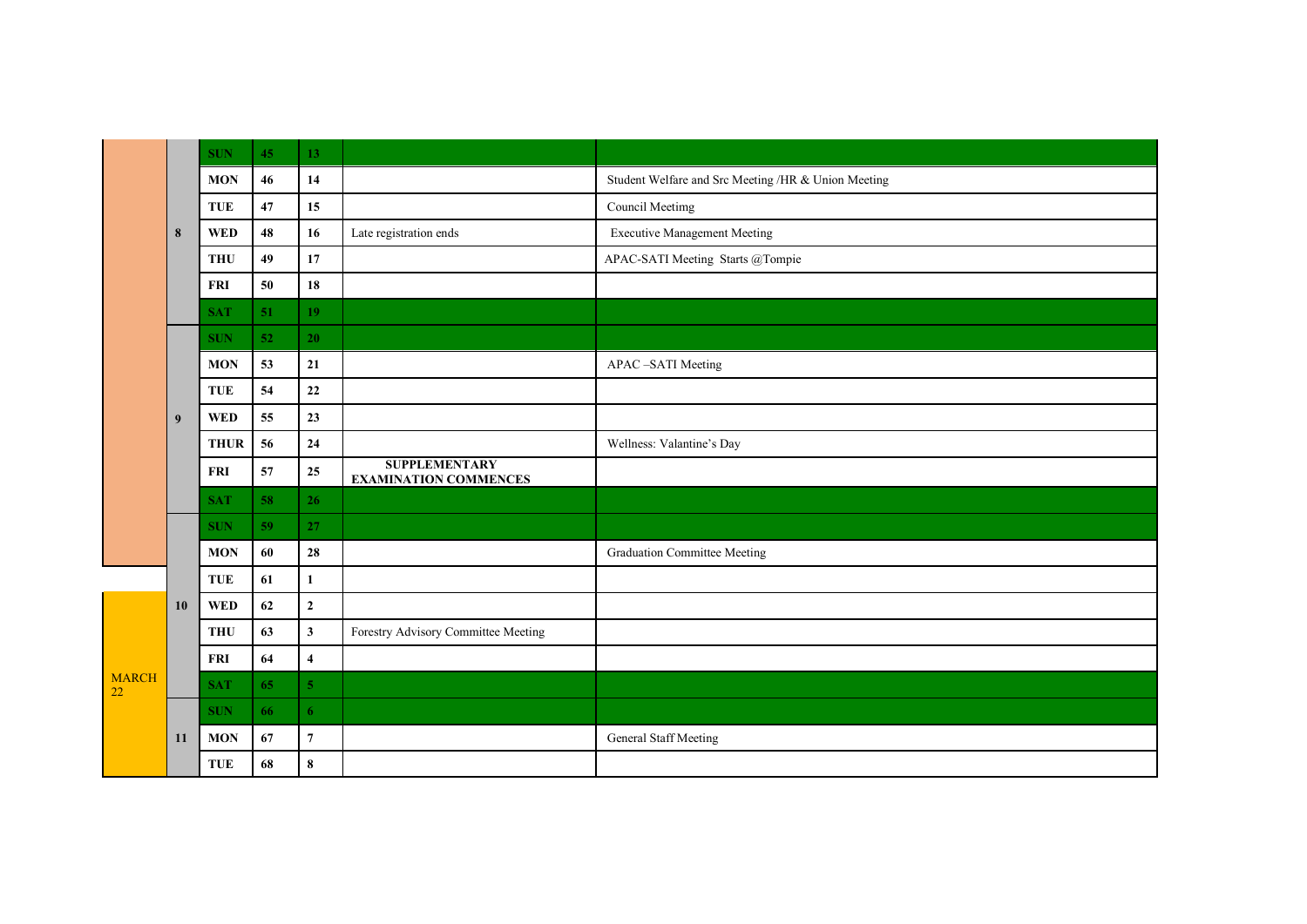|    | <b>WED</b>  | 69 | 9               |                                                        | <b>Executive Management Meeting</b>                   |
|----|-------------|----|-----------------|--------------------------------------------------------|-------------------------------------------------------|
|    | <b>THU</b>  | 70 | 10              | Agricultural Engineering Advisory Committee<br>Meeting | HR & Labour Meeting                                   |
|    | <b>FRI</b>  | 71 | 11              |                                                        |                                                       |
|    | <b>SAT</b>  | 72 | 12              |                                                        |                                                       |
|    | <b>SUN</b>  | 73 | 13              |                                                        |                                                       |
|    | <b>MON</b>  | 74 | 14              | TEST SERIES 1 COMMENCES                                |                                                       |
|    | <b>TUE</b>  | 75 | 15              | Test series 1 continues                                | <b>Graduation Committee</b>                           |
| 12 | <b>WED</b>  | 76 | 16              | Test series 1 continues                                |                                                       |
|    | <b>THU</b>  | 77 | 17              | Test series 1 continues                                |                                                       |
|    | <b>FRI</b>  | 78 | 18              | Test series 1 continues                                |                                                       |
|    | <b>SAT</b>  | 79 | 19 <sup>°</sup> |                                                        |                                                       |
|    | <b>SUN</b>  | 80 | 20              |                                                        |                                                       |
|    | <b>MON</b>  | 81 | 21              | Test series 1 continues                                | HR week                                               |
|    | <b>TUE</b>  | 82 | 22              | Test series 1 continues                                | HR week                                               |
| 13 | <b>WED</b>  | 83 | 23              | Test series 1 continues                                | HR week                                               |
|    | <b>THUR</b> | 84 | ${\bf 24}$      | Test series 1 continues                                | HR week                                               |
|    | <b>FRI</b>  | 85 | 25              | <b>FIRST TERM ENDS</b>                                 |                                                       |
|    | <b>SAT</b>  | 86 | 26              |                                                        |                                                       |
|    | <b>SUN</b>  | 87 | 27              |                                                        |                                                       |
|    | <b>MON</b>  | 88 | 28              |                                                        |                                                       |
| 14 | <b>TUE</b>  | 89 | 29              |                                                        | Wellness: Workshop on Sexually transmitted Infections |
|    | <b>WED</b>  | 90 | 30              |                                                        | <b>Executive Management Meeting</b>                   |
|    | <b>THU</b>  | 91 | 31              |                                                        | Departmental Meetings                                 |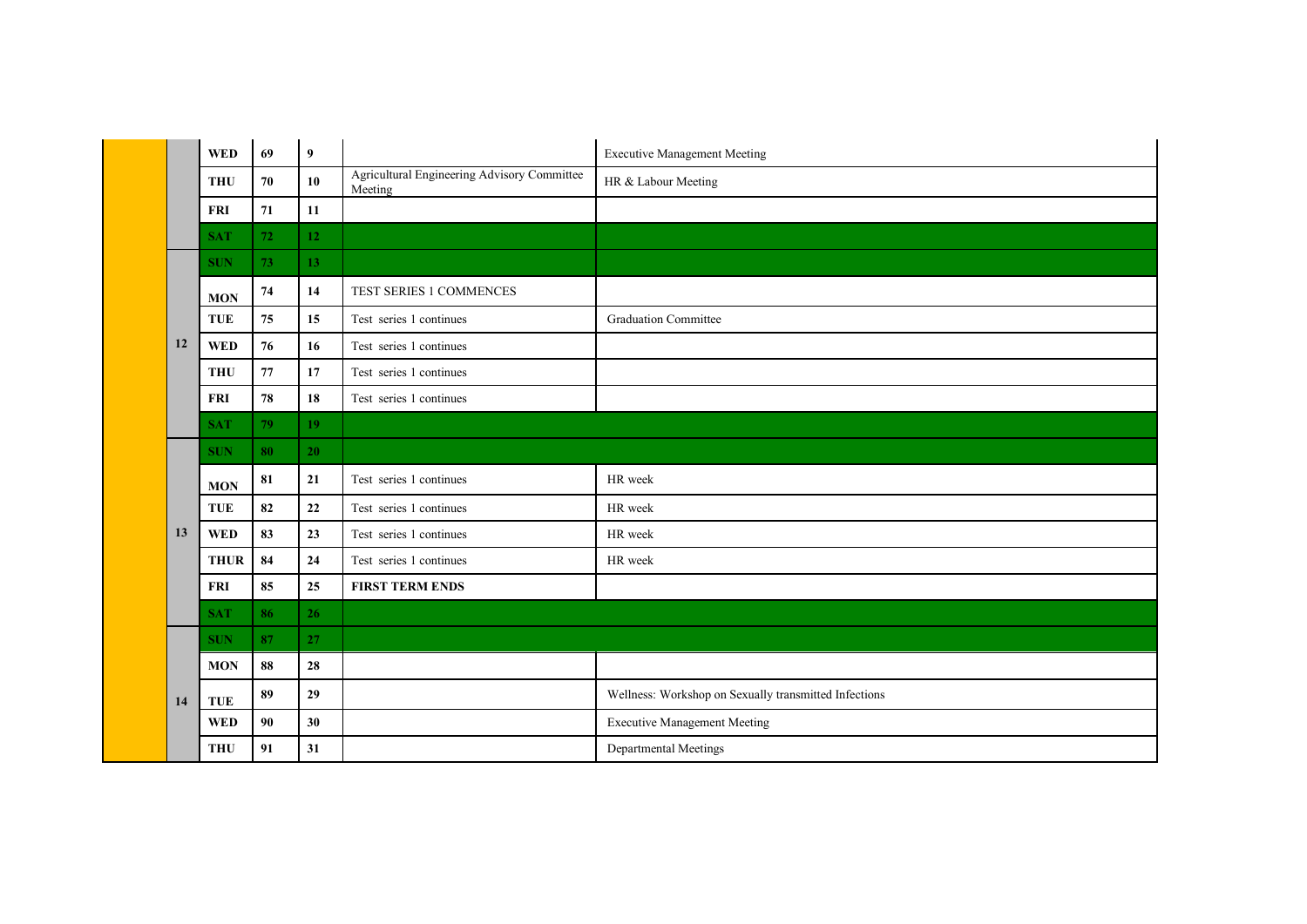|              |    | FRI        | 92  | $\mathbf{1}$            |                        |                                           |
|--------------|----|------------|-----|-------------------------|------------------------|-------------------------------------------|
|              |    | <b>SAT</b> | 93  | 2 <sup>1</sup>          |                        |                                           |
|              |    | <b>SUN</b> | 94  | 3 <sup>1</sup>          |                        |                                           |
|              |    | <b>MON</b> | 95  | $\overline{\mathbf{4}}$ |                        |                                           |
|              |    | TUE        | 96  | $\overline{\mathbf{5}}$ | SECOND TERM COMMENCES  | March Sectional Monthly Report Submission |
|              | 15 | <b>WED</b> | 97  | $\boldsymbol{6}$        | Academic Meeting       |                                           |
|              |    | <b>THU</b> | 98  | $\overline{7}$          |                        |                                           |
|              |    | <b>FRI</b> | 99  | $\pmb{8}$               |                        |                                           |
|              |    | <b>SAT</b> | 100 | 9 <sup>°</sup>          |                        |                                           |
|              |    | <b>SUN</b> | 101 | 10                      |                        |                                           |
|              |    | <b>MON</b> | 102 | 11                      |                        | <b>Academic Committee Meeting</b>         |
|              |    | TUE        | 103 | $12 \,$                 |                        |                                           |
|              |    |            |     |                         |                        |                                           |
|              | 16 | <b>WED</b> | 104 | 13                      |                        | Wellness: Financial Management Workshop   |
|              |    | <b>THU</b> | 105 | 14                      |                        |                                           |
|              |    | <b>FRI</b> | 106 | 15                      | <b>GOOD FRIDAYGGGG</b> |                                           |
|              |    | <b>SAT</b> | 107 | 16 <sup>1</sup>         |                        |                                           |
|              |    | <b>SUN</b> | 108 | 17                      |                        |                                           |
|              |    | <b>MON</b> | 109 | ${\bf 18}$              | <b>FAMILY DAY</b>      |                                           |
|              |    | <b>TUE</b> | 110 | 19                      |                        |                                           |
|              | 17 | <b>WED</b> | 111 | $20\,$                  | Departmental Meetings  | Farm Committee Meeting                    |
|              |    | <b>THU</b> | 112 | 21                      |                        |                                           |
|              |    | <b>FRI</b> | 113 | $\bf{22}$               |                        |                                           |
| <b>APRIL</b> |    | <b>SAT</b> | 114 | 23                      |                        |                                           |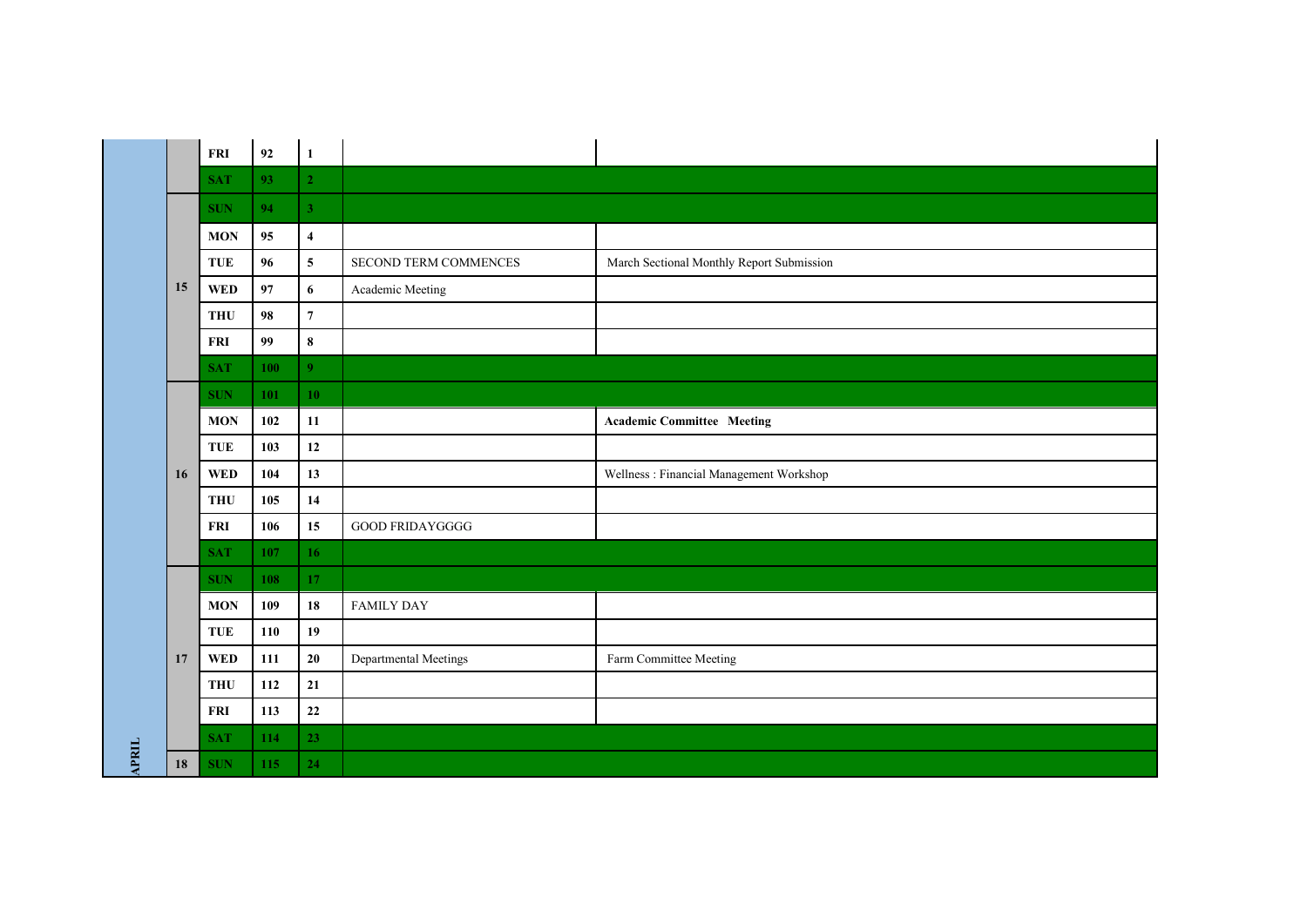|          |    | <b>MON</b> | 116 | 25               |                                         |                                              |
|----------|----|------------|-----|------------------|-----------------------------------------|----------------------------------------------|
|          |    | <b>TUE</b> | 117 | 26               |                                         |                                              |
|          |    | <b>WED</b> | 118 | 27               | <b>FREEDOM DAY</b>                      |                                              |
|          |    | <b>THU</b> | 119 | 28               |                                         |                                              |
|          |    | <b>FRI</b> | 120 | 29               |                                         | Council Meeting                              |
|          |    | <b>SAT</b> | 121 | 30 <sup>°</sup>  |                                         |                                              |
|          |    | <b>SUN</b> | 122 | $\mathbf{1}$     | <b>WORKERS' DAY</b>                     |                                              |
|          |    | <b>MON</b> | 123 | $\mathbf{2}$     | <b>INSTITUTE HOLIDAY</b>                | <b>Farrm Resuscitation Committee Meeting</b> |
|          |    | <b>TUE</b> | 124 | $\mathbf{3}$     | Test series 2 commences                 |                                              |
|          | 19 | <b>WED</b> | 125 | $\overline{4}$   | Test series 2 continues                 | <b>Executive Management Meeting</b>          |
|          |    | <b>THU</b> | 126 | $\overline{5}$   | Test series 2 continues                 |                                              |
|          |    | <b>FRI</b> | 127 | 6                | Test series 2 continues                 |                                              |
|          |    | <b>SAT</b> | 127 | $\overline{7}$   |                                         |                                              |
|          |    | <b>SUN</b> | 128 | 8 <sup>°</sup>   |                                         |                                              |
|          | 20 | <b>MON</b> | 129 | $\boldsymbol{9}$ | Test series 2 continues                 |                                              |
| $MAY$ 22 |    | <b>TUE</b> | 130 | 10               | Test series 2 continues                 | <b>April Monthly Report Submission</b>       |
|          |    | <b>WED</b> | 131 | 11               | Test series 2 continues                 |                                              |
|          |    | <b>THU</b> | 132 | 12               | Test series 2 continues                 | Graduation Committee Meeting                 |
|          |    | <b>FRI</b> | 133 | 13               | <b>Submission Of Examination Papers</b> | Departmental Meetings                        |
|          |    | <b>SAT</b> | 134 | 14               |                                         |                                              |
|          |    | <b>SUN</b> | 135 | 15               |                                         |                                              |
|          | 21 | <b>MON</b> | 136 | 16               |                                         |                                              |
|          |    | TUE        | 137 | 17               |                                         | Exam Prayer                                  |
|          |    | <b>WED</b> | 138 | 18               |                                         |                                              |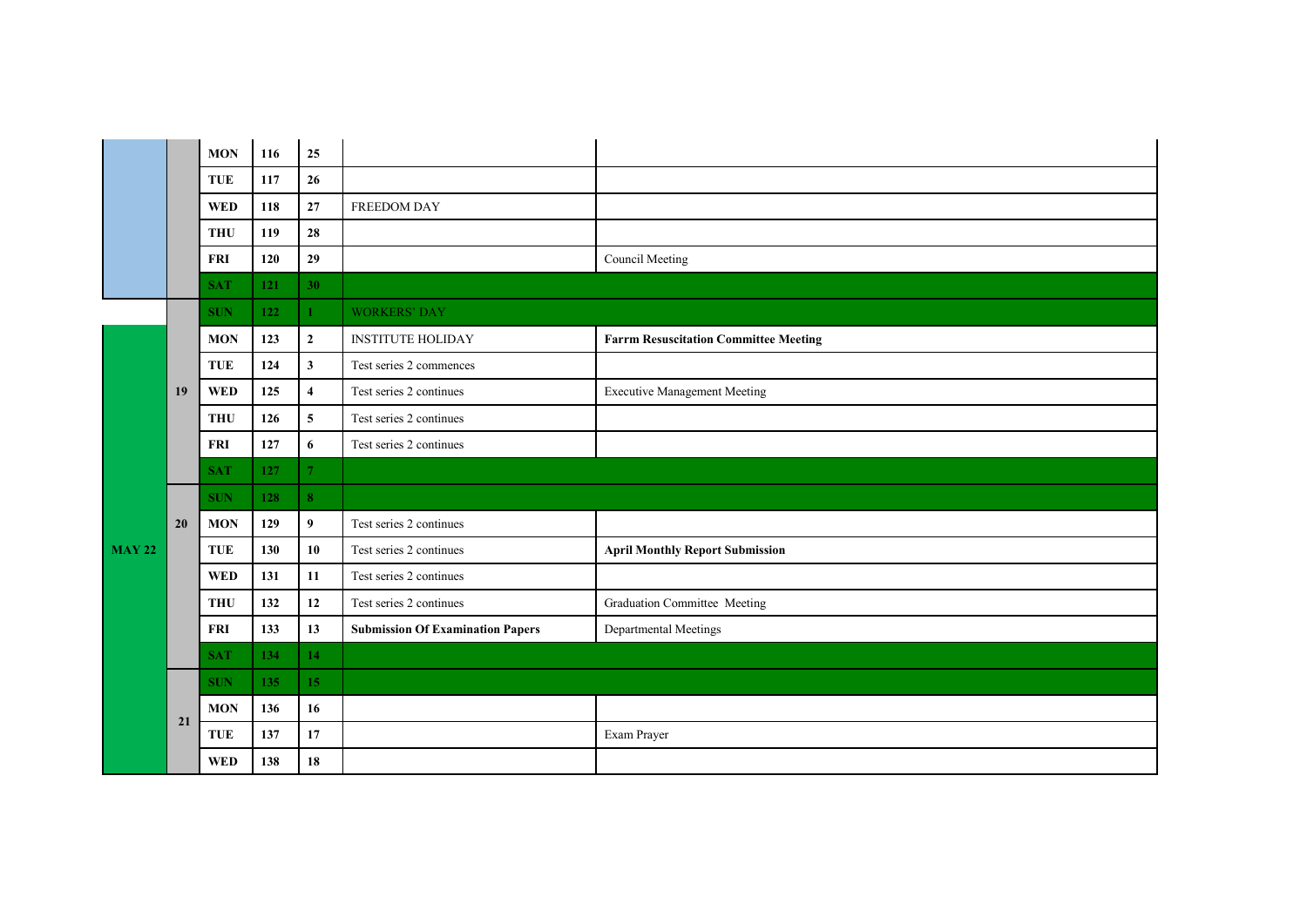|                   |    | <b>THU</b> | 139 | 19               |                                                        |                                              |
|-------------------|----|------------|-----|------------------|--------------------------------------------------------|----------------------------------------------|
|                   |    | <b>FRI</b> | 140 | $20\,$           |                                                        |                                              |
|                   |    | <b>SAT</b> | 141 | 21               |                                                        |                                              |
|                   |    | <b>SUN</b> | 142 | 22               |                                                        |                                              |
|                   |    | <b>MON</b> | 143 | 23               |                                                        | Post Graduation Committee Meeting            |
|                   |    | <b>TUE</b> | 144 | 24               | <b>CLASSES ENDS AND STUDY WEEK</b><br><b>COMMENCES</b> |                                              |
|                   | 22 | <b>WED</b> | 145 | 25               |                                                        | <b>Executive Management Meeting</b>          |
|                   |    | <b>THU</b> | 146 | 26               | Animal Production Advisory Committee<br>Meeting        | Wellness: TB Workshop                        |
|                   |    | <b>FRI</b> | 147 | 27               | RELEASE OF SEMESTER MARK                               | SOUTH AFRICAN LIBRARIAN DAY                  |
|                   |    | <b>SAT</b> | 148 | 28               |                                                        |                                              |
|                   |    | <b>SUN</b> | 149 | 29               |                                                        |                                              |
|                   |    | <b>MON</b> | 150 | 30               |                                                        | <b>Extended Management Meeting</b>           |
|                   |    |            |     |                  |                                                        |                                              |
|                   |    | TUE        | 151 | 31               | <b>STUDY WEEK ENDS</b>                                 | <b>Farrm Resuscitation Committee Meeting</b> |
|                   | 23 | <b>WED</b> | 152 | $\mathbf 1$      | EXAMINATION COMMENCES                                  |                                              |
|                   |    | <b>THU</b> | 153 | $\overline{2}$   |                                                        |                                              |
|                   |    | <b>FRI</b> | 154 | $\mathbf{3}$     |                                                        |                                              |
|                   |    | <b>SAT</b> | 155 | $\overline{4}$   |                                                        |                                              |
|                   |    | <b>SUN</b> | 156 | 5 <sup>1</sup>   |                                                        |                                              |
|                   |    | <b>MON</b> | 157 | 6                |                                                        | May Sectional Submission of Monthly Reports  |
|                   |    | <b>TUE</b> | 158 | $\overline{7}$   |                                                        | <b>Executive Management Meeting</b>          |
|                   | 24 | <b>WED</b> | 159 | $\bf8$           |                                                        | HR &Labour Meeting                           |
|                   |    | <b>THU</b> | 160 | $\boldsymbol{9}$ |                                                        |                                              |
| 22<br><b>JUNE</b> |    | <b>FRI</b> | 161 | 10               |                                                        |                                              |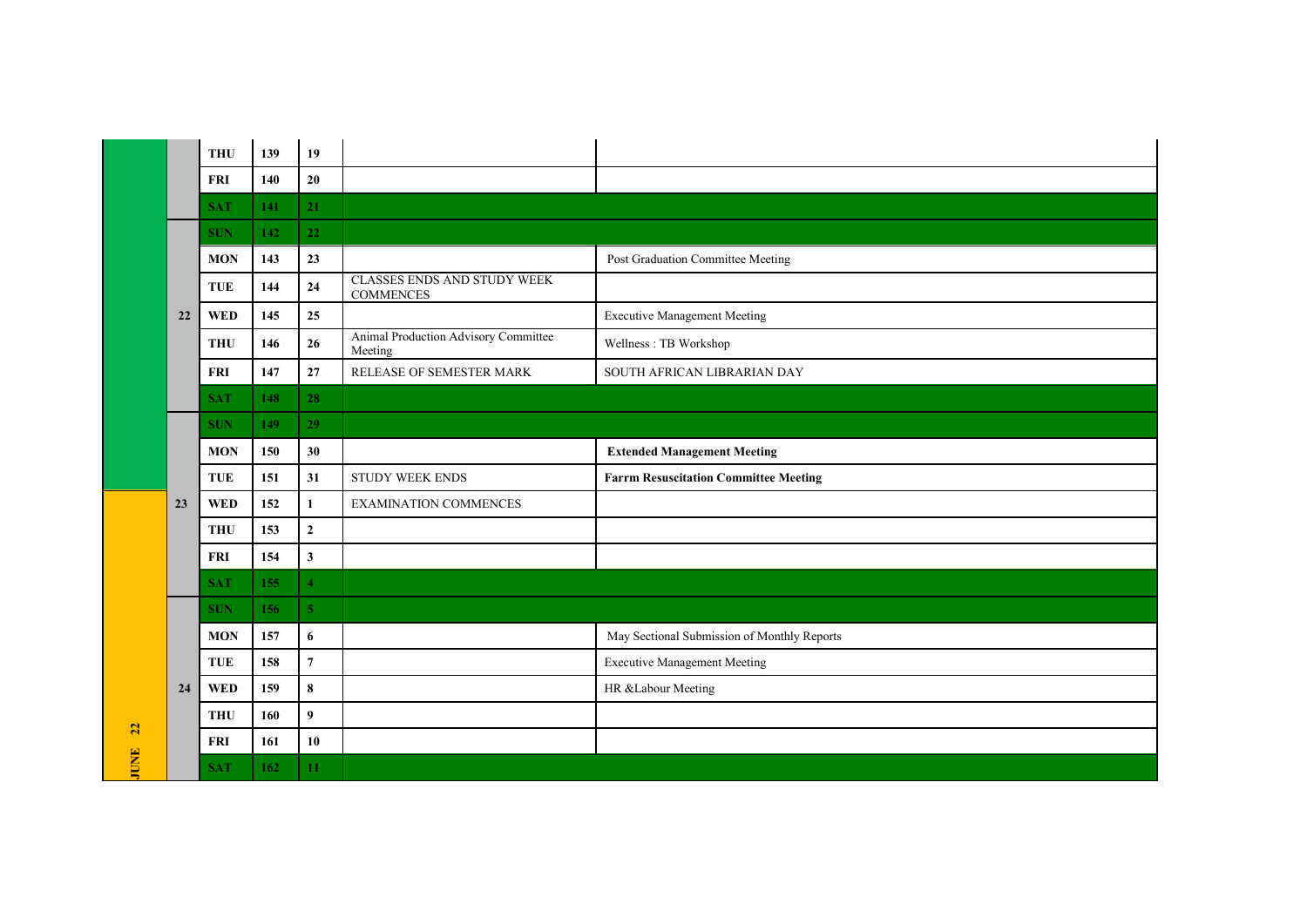|             |    | <b>SUN</b> | 163 | 12                      |                                     |                                                  |
|-------------|----|------------|-----|-------------------------|-------------------------------------|--------------------------------------------------|
|             |    | <b>MON</b> | 164 | 13                      |                                     | ATIs Volleyball tournament starts (@ Cedara/OSCA |
|             |    | <b>TUE</b> | 165 | 14                      |                                     | ATIs Volleyball tournament ends (@ Cedara/OSCA   |
|             | 25 | <b>WED</b> | 166 | 15                      | <b>Examination Ends</b>             |                                                  |
|             |    | <b>THU</b> | 167 | 16                      | YOUTH DAY                           |                                                  |
|             |    | FRI        | 168 | $17\,$                  |                                     |                                                  |
|             |    | <b>SAT</b> | 169 | 18                      |                                     |                                                  |
|             |    | <b>SUN</b> | 170 | 19                      |                                     |                                                  |
|             |    | <b>MON</b> | 171 | $20\,$                  | Board of Examiners                  |                                                  |
|             |    | <b>TUE</b> | 172 | 21                      | Release of Results                  | HR &Labour Meeting                               |
|             | 26 | <b>WED</b> | 173 | $\bf{22}$               | <b>Supplementary Exam Commences</b> | <b>Executive Management Meeting</b>              |
|             |    | <b>THU</b> | 174 | 23                      | Supplementary Exam Ends             | Farm Resuscitation Committee Meeting             |
|             |    | <b>FRI</b> | 175 | ${\bf 24}$              | <b>SECOND TERM ENDS</b>             |                                                  |
|             |    | <b>SAT</b> | 176 | 25                      |                                     |                                                  |
|             |    | <b>SUN</b> | 177 | 26                      |                                     |                                                  |
|             |    | <b>MON</b> | 178 | $\bf 27$                |                                     |                                                  |
|             |    | <b>TUE</b> | 179 | 28                      |                                     | APAC Meeting Starts @ Fort Cox                   |
|             | 27 | <b>WED</b> | 180 | 29                      |                                     | APAC Meeting Ends @ Fort Cox                     |
|             |    | <b>THU</b> | 181 | 30                      |                                     |                                                  |
|             |    | FRI        | 182 | $\mathbf{1}$            |                                     |                                                  |
|             |    | <b>SAT</b> | 183 | $\overline{2}$          |                                     |                                                  |
| <b>JULY</b> |    | <b>SUN</b> | 184 | $\overline{\mathbf{3}}$ |                                     |                                                  |
| 22          | 28 | <b>MON</b> | 185 | $\overline{\mathbf{4}}$ |                                     |                                                  |
|             |    | <b>TUE</b> | 186 | $\mathbf 5$             |                                     | <b>Executive Management Meeting</b>              |
|             |    |            |     |                         |                                     |                                                  |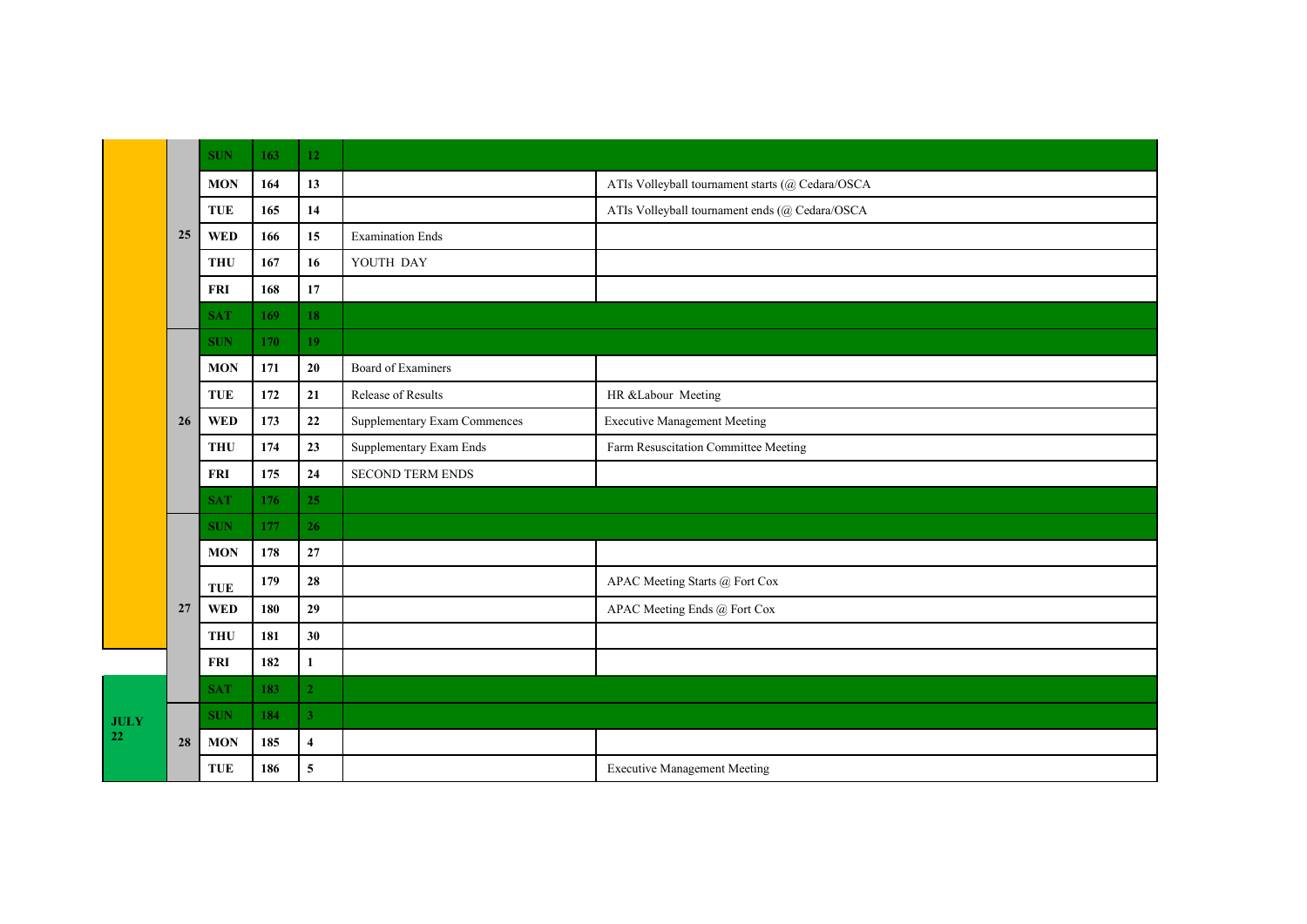|    | <b>WED</b> | 187 | 6              |                            |                                                     |
|----|------------|-----|----------------|----------------------------|-----------------------------------------------------|
|    | <b>THU</b> | 188 | $\overline{7}$ |                            |                                                     |
|    | <b>FRI</b> | 189 | 8              |                            |                                                     |
|    | <b>SAT</b> | 190 | $\overline{9}$ |                            |                                                     |
|    | <b>SUN</b> | 191 | 10             |                            |                                                     |
| 29 | <b>MON</b> | 192 | 11             | <b>LLLLLL</b>              | libraLrian                                          |
|    | <b>TUE</b> | 193 | 12             |                            | First Quarter Perfomance Report                     |
|    | <b>WED</b> | 194 | 13             |                            | Departmental Meetings                               |
|    | <b>THU</b> | 195 | 14             |                            | Farm Committee Meeting                              |
|    | <b>FRI</b> | 196 | 15             |                            |                                                     |
|    | <b>SAT</b> | 197 | 16             |                            |                                                     |
|    | <b>SUN</b> | 198 | 17             |                            |                                                     |
|    | <b>MON</b> | 199 | 18             |                            | Student Welafare & SRC/Committee Meetings           |
|    | <b>TUE</b> | 200 | 19             | THIRD TERM COMMENCE        | Academic Committee Meeting                          |
| 30 | <b>WED</b> | 201 | 20             | Academic Meeting           | <b>Executive Management Meeting</b>                 |
|    | <b>THU</b> | 202 | 21             | Registration Commences     |                                                     |
|    | <b>FRI</b> | 203 | 22             |                            | Wellness games                                      |
|    | <b>SAT</b> | 204 | 23             |                            |                                                     |
|    | <b>SUN</b> | 205 | 24             |                            |                                                     |
|    | <b>MON</b> | 206 | 25             |                            | Farm Resuscitation Day                              |
| 31 | <b>TUE</b> | 207 | 26             | <b>Registration Ends</b>   |                                                     |
|    | <b>WED</b> | 208 | 27             | Late Registration Commence | Council Meeting                                     |
|    | <b>THU</b> | 209 | 28             |                            |                                                     |
|    | <b>FRI</b> | 210 | 29             |                            | 1st Draft Strategic Plan & 1ST draft APP Submission |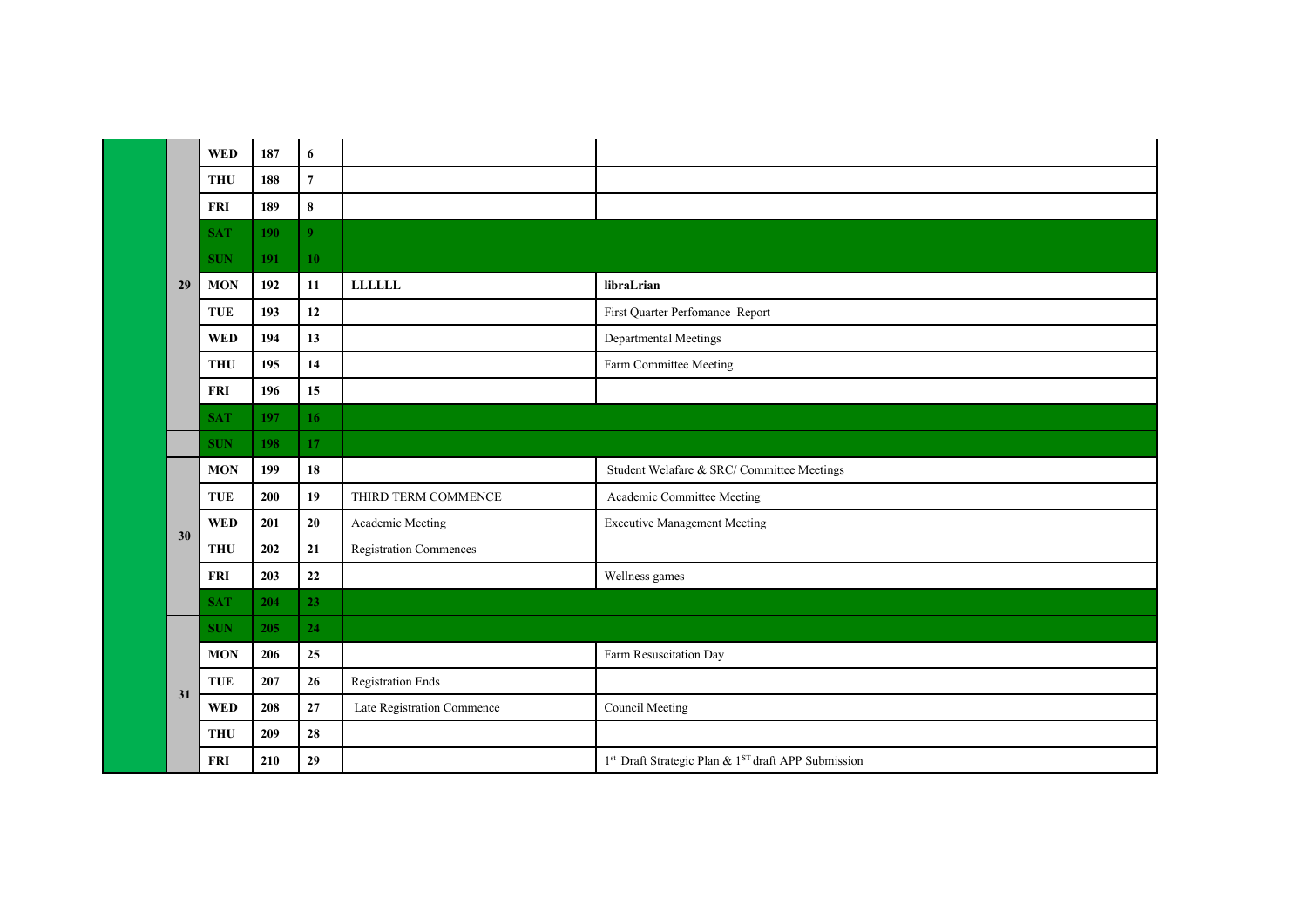|        |    | <b>SAT</b> | 211 | 30                      |                                            |                                           |
|--------|----|------------|-----|-------------------------|--------------------------------------------|-------------------------------------------|
|        |    | <b>SUN</b> | 212 | 31                      |                                            |                                           |
|        |    | <b>MON</b> | 213 | $\mathbf{1}$            | Late Registration Ends                     |                                           |
|        |    | TUE        | 214 | $\mathbf 2$             |                                            | <b>Executive Management Meeting</b>       |
|        | 32 | <b>WED</b> | 215 | $\mathbf{3}$            |                                            |                                           |
|        |    | <b>THU</b> | 216 | $\overline{\mathbf{4}}$ |                                            |                                           |
|        |    | <b>FRI</b> | 217 | $\overline{\mathbf{5}}$ |                                            |                                           |
|        |    | <b>SAT</b> | 218 | 6                       |                                            |                                           |
|        |    | <b>SUN</b> | 219 | $\mathcal{T}$           |                                            |                                           |
|        | 33 | <b>MON</b> | 220 | $\bf 8$                 | <b>INSTITUTE HOLIDAY</b>                   |                                           |
|        |    | <b>TUE</b> | 221 | $\boldsymbol{9}$        | <b>NATIONAL</b><br><b>WOMEN'S DAY</b>      |                                           |
|        |    | <b>WED</b> | 222 | 10                      | Departmental Meetings                      | July Sectional Monthly Report Submissions |
|        |    | <b>THU</b> | 223 | 11                      |                                            |                                           |
|        |    | <b>FRI</b> | 224 | 12                      |                                            |                                           |
|        |    | <b>SAT</b> | 225 | 13 <sup>°</sup>         |                                            |                                           |
|        |    | <b>SUN</b> | 226 | 14                      |                                            |                                           |
|        |    | <b>MON</b> | 227 | 15                      |                                            | Departmental Meetings                     |
|        |    | <b>TUE</b> | 228 | 16                      |                                            | HR & Union Meeting                        |
|        | 34 | <b>WED</b> | 229 | 17                      |                                            | <b>Executive Management Meeting</b>       |
|        |    | <b>THU</b> | 230 | 18                      | Crop Production Advisory Committee Meeting | HR & Labour Meeting                       |
| 22     |    | <b>FRI</b> | 231 | 19                      |                                            | <b>Extended Management Meeting</b>        |
|        |    | <b>SAT</b> | 232 | 20                      |                                            |                                           |
| AUGUST | 35 | <b>SUN</b> | 233 | 21                      |                                            |                                           |
|        |    | <b>MON</b> | 234 | 22                      |                                            | Student Welfare & SRC Meeting             |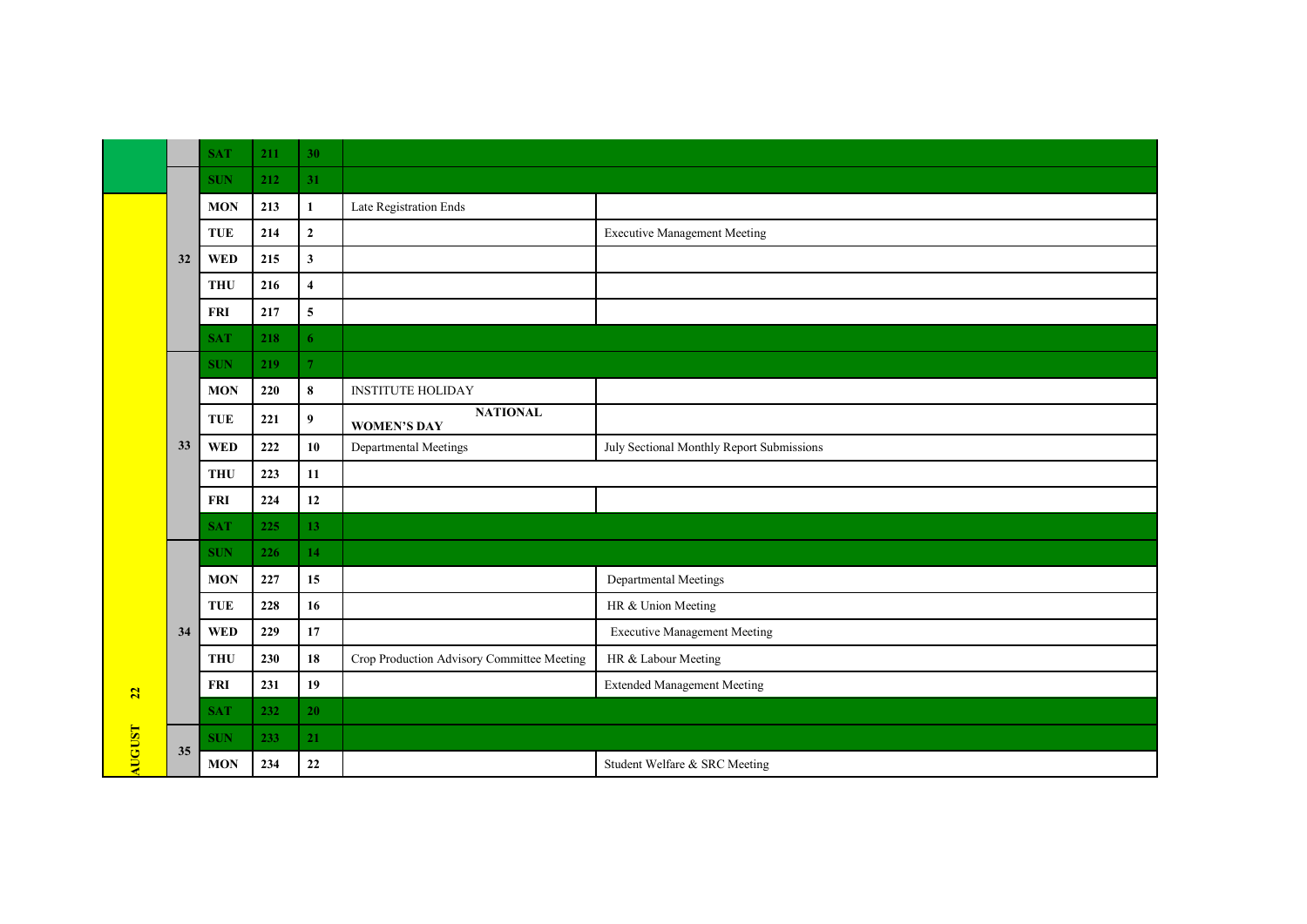|                |    | <b>TUE</b> | 235 | 23             |                        | Farm Resuscitation Committee Meeting       |
|----------------|----|------------|-----|----------------|------------------------|--------------------------------------------|
|                |    | <b>WED</b> | 236 | 24             |                        |                                            |
|                |    | <b>THU</b> | 237 | 25             |                        | Wellness: Womens Event                     |
|                |    | <b>FRI</b> | 238 | 26             |                        |                                            |
|                |    | <b>SAT</b> | 239 | 27             |                        |                                            |
|                |    | <b>SUN</b> | 240 | 28             |                        |                                            |
|                |    | <b>MON</b> | 241 | 29             |                        | <b>Executive Mananagement Meeting</b>      |
|                | 36 | <b>TUE</b> | 242 | 30             |                        |                                            |
|                |    | <b>WED</b> | 243 | 31             |                        |                                            |
|                |    | <b>THU</b> | 244 | $\mathbf{1}$   |                        |                                            |
|                |    | <b>FRI</b> | 245 | $\overline{2}$ |                        | Wellness: Fun run/walk                     |
|                |    | <b>SAT</b> | 246 | $\overline{3}$ |                        |                                            |
|                |    | <b>SUN</b> | 247 | $\overline{4}$ |                        |                                            |
|                |    | <b>MON</b> | 248 | 5              | TEST SERIES 1 COMMECES |                                            |
|                |    | <b>TUE</b> | 249 | 6              | Test series 1 commeces |                                            |
|                | 37 | <b>WED</b> | 250 | $\overline{7}$ | Test series 1 commeces |                                            |
| <b>SEPT 22</b> |    | <b>THU</b> | 251 | 8              | Test series 1 commeces | August Sectional Monthly Report Submission |
|                |    | <b>FRI</b> | 252 | 9              | Test series 1 commeces |                                            |
|                |    | <b>SAT</b> | 253 | 10             |                        |                                            |
|                |    | <b>SUN</b> | 254 | 11             |                        |                                            |
|                | 38 | <b>MON</b> | 255 | 12             | Test series 1 commeces | Farm Resuscitation CommitteeMeeting        |
|                |    | <b>TUE</b> | 256 | 13             | Test series 1 commeces |                                            |
|                |    | <b>WED</b> | 257 | 14             | Test series 1 commeces | <b>Executive Management Meeting</b>        |
|                |    | <b>THU</b> | 258 | 15             | TEST SERIES 1 ENDS     |                                            |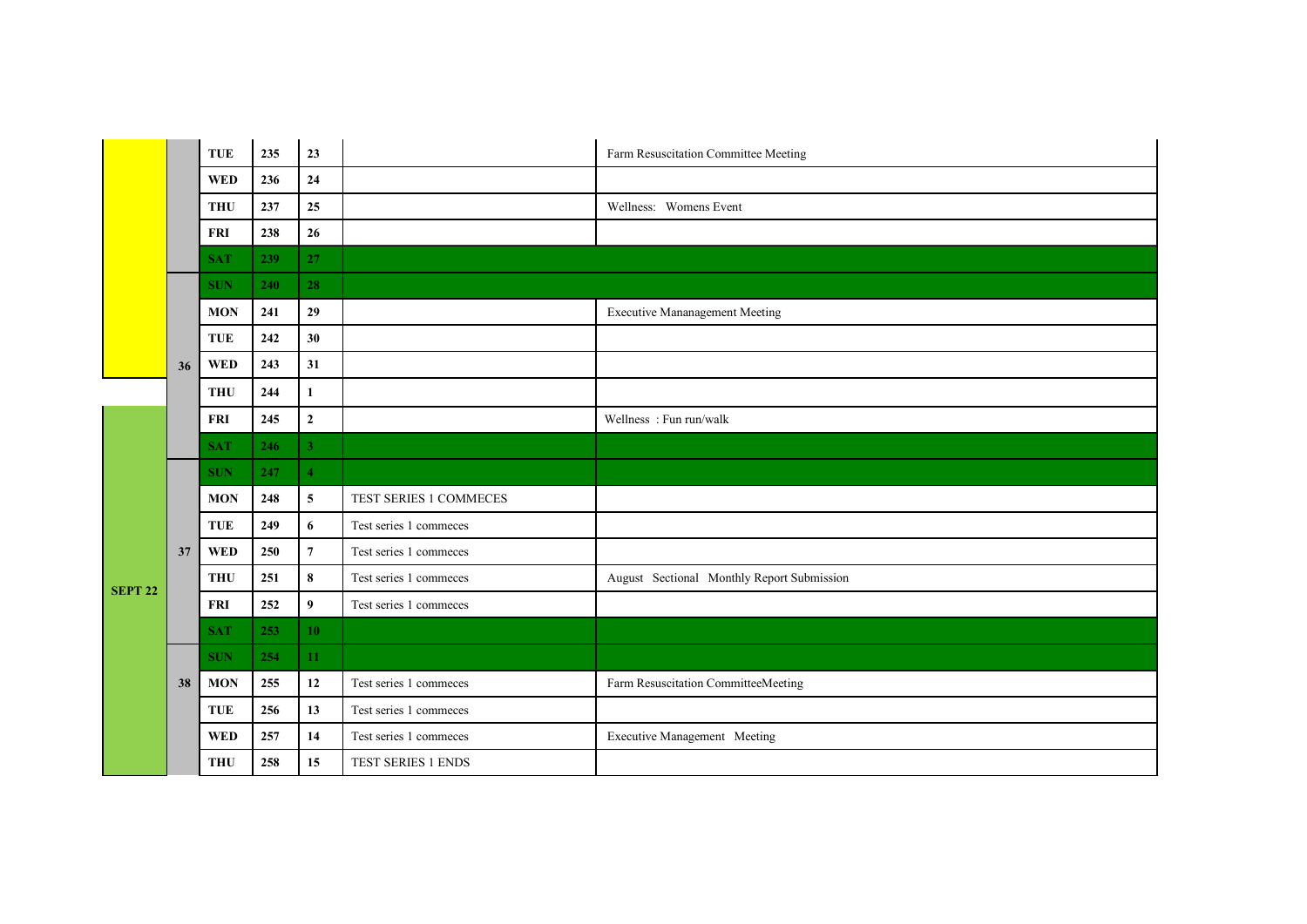|                   |    | <b>FRI</b>  | 259 | 16                      | THIRD TERM ENDS                         |                                                         |
|-------------------|----|-------------|-----|-------------------------|-----------------------------------------|---------------------------------------------------------|
|                   |    | <b>SAT</b>  | 260 | 17                      |                                         |                                                         |
|                   |    | <b>SUN</b>  | 261 | 18                      |                                         |                                                         |
|                   |    | <b>MON</b>  | 262 | 19                      |                                         | GGGGGGGGGhhhhnament@Potch                               |
|                   |    | <b>TUE</b>  | 263 | $20\,$                  |                                         |                                                         |
|                   | 39 | <b>WED</b>  | 264 | 21                      |                                         | GOLF Tournament Starts @Potch                           |
|                   |    | <b>THU</b>  | 265 | $\bf{22}$               |                                         | Student Welfare Meeting & SRC Meeting                   |
|                   |    | <b>FRI</b>  | 266 | 23                      |                                         |                                                         |
|                   |    | <b>SAT</b>  | 267 | 24                      | <b>HERITAGE DAY</b>                     |                                                         |
|                   |    | <b>SUN</b>  | 268 | 25                      |                                         |                                                         |
|                   |    | <b>MON</b>  | 269 | 26                      | FOURTH TERM COMMENCES                   |                                                         |
|                   |    | <b>TUE</b>  | 270 | 27                      |                                         | NACSANO Starts @Elsenburg & Golf Tournament ends @Potch |
|                   | 40 | <b>WED</b>  | 271 | 28                      |                                         | <b>Executive Management Meeting</b>                     |
|                   |    | <b>THU</b>  | 272 | 29                      |                                         | Institute Men's Day                                     |
|                   |    | <b>FRI</b>  | 273 | 30                      |                                         | Departmental Meetings                                   |
|                   |    | <b>SAT</b>  | 274 | $\mathbf{1}$            |                                         |                                                         |
|                   |    | <b>SUN</b>  | 275 | $\overline{2}$          |                                         |                                                         |
|                   |    | <b>MON</b>  | 276 | $\mathbf{3}$            |                                         | APAC Meeting Starts @ELsenburg                          |
|                   |    | <b>TUES</b> | 277 | $\overline{\mathbf{4}}$ |                                         | APAC Meeting & NACSANO ends @Elsenburg                  |
|                   | 41 | <b>WED</b>  | 278 | $\overline{\mathbf{5}}$ |                                         | International Day for Older Persons                     |
|                   |    | <b>THU</b>  | 279 | 6                       | Agribusiness Advisory Committee Meeting | <b>Executive Management Meeting</b>                     |
|                   |    | <b>FRI</b>  | 280 | $\overline{\mathbf{7}}$ |                                         |                                                         |
| <b>OCTOBER 22</b> |    | <b>SAT</b>  | 281 | 8                       |                                         |                                                         |
|                   | 42 | <b>SUN</b>  | 282 | $\boldsymbol{9}$        |                                         |                                                         |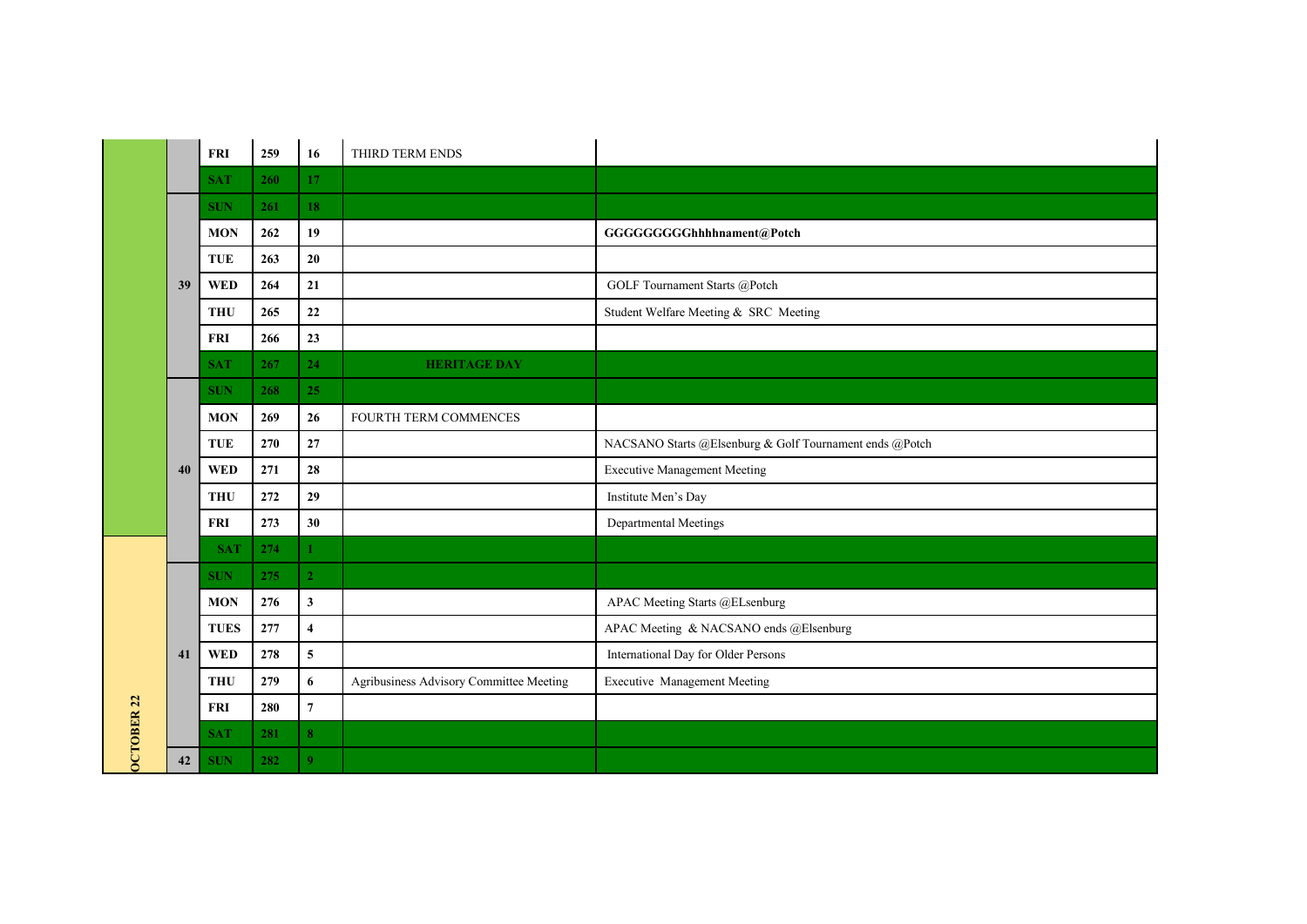|                 |    | <b>MON</b> | 283 | 10           | TEST SERIES 2 COMMENCES          | September Monthly Report Submissions     |
|-----------------|----|------------|-----|--------------|----------------------------------|------------------------------------------|
|                 |    | TUE        | 284 | $11\,$       | Test series 2 continues          |                                          |
|                 |    | <b>WED</b> | 285 | 12           | Test series 2 continues          | <b>Council Meeting</b>                   |
|                 |    | <b>THU</b> | 286 | 13           | Test series 2 continues          | Farm Committee Meeting                   |
|                 |    | <b>FRI</b> | 287 | 14           | Test series 2 continues          | HR & UNION Meeting                       |
|                 |    | <b>SAT</b> | 288 | 15           |                                  |                                          |
|                 |    | <b>SUN</b> | 289 | 16           |                                  |                                          |
|                 |    | <b>MON</b> | 290 | 17           | Test series 2 continues          |                                          |
|                 |    | <b>TUE</b> | 291 | 18           | Test series 2 continues          | <b>Wellness: Breast Cancer Awareness</b> |
|                 | 43 | <b>WED</b> | 292 | 19           | Test series 2 continues          |                                          |
|                 |    | <b>THU</b> | 293 | 20           | Test series 2 continues          |                                          |
|                 |    | <b>FRI</b> | 294 | 21           | Test series 2 continues          |                                          |
|                 |    |            |     |              |                                  |                                          |
|                 |    | <b>SAT</b> | 295 | 22           |                                  |                                          |
|                 |    | <b>SUN</b> | 296 | 23           |                                  |                                          |
|                 |    | <b>MON</b> | 297 | 24           |                                  | <b>Executive Management Meeting</b>      |
|                 |    | <b>TUE</b> | 298 | 25           |                                  | Student Welfare & SRC Meeting            |
|                 | 44 | <b>WED</b> | 299 | 26           |                                  | Departmental Meetings                    |
|                 |    | <b>THU</b> | 300 | $\bf 27$     |                                  | Council Meeting                          |
|                 |    | <b>FRI</b> | 301 | 28           | SUBMISSION OF EXAMINATION PAPERS |                                          |
|                 |    | <b>SAT</b> | 302 | 29           |                                  |                                          |
|                 |    | <b>SUN</b> | 303 | 30           |                                  |                                          |
|                 |    | <b>MON</b> | 304 | 31           |                                  | HR &UNION Meeting                        |
| NOVEM<br>BER 22 | 45 | <b>TUE</b> | 305 | $\mathbf{1}$ |                                  | <b>EXAM PRAYER</b>                       |

Г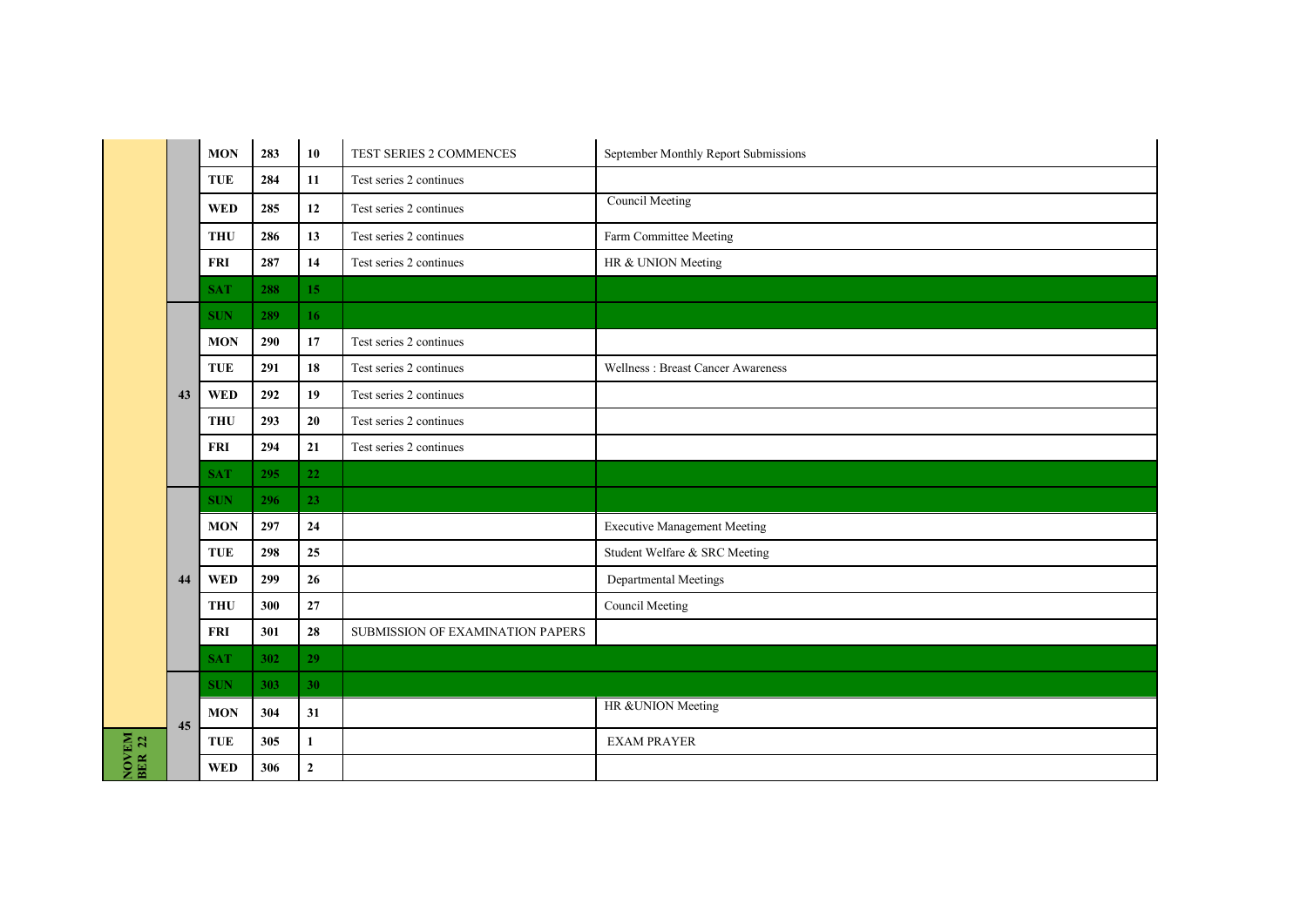|  |    | <b>THU</b> | 307 | $\mathbf{3}$            |                                    |                                      |
|--|----|------------|-----|-------------------------|------------------------------------|--------------------------------------|
|  |    | <b>FRI</b> | 308 | $\overline{\mathbf{4}}$ |                                    |                                      |
|  |    | <b>SAT</b> | 309 | $\overline{\mathbf{5}}$ |                                    |                                      |
|  | 46 | <b>SUN</b> | 310 | 6                       |                                    |                                      |
|  |    | <b>MON</b> | 311 | $\boldsymbol{7}$        | <b>Study Week Commences</b>        | <b>Executive Management Meeting</b>  |
|  |    | TUE        | 312 | $\pmb{8}$               |                                    |                                      |
|  |    | <b>WED</b> | 313 | 9 <sup>°</sup>          | Departmental Meetings              | <b>SRC</b> Elections                 |
|  |    | <b>THU</b> | 314 | $10$                    |                                    | October Sectional Report Submissions |
|  |    | <b>FRI</b> | 315 | 11                      | <b>Study Week Ends</b>             |                                      |
|  |    | <b>SAT</b> | 316 | 12                      |                                    |                                      |
|  |    | <b>SUN</b> | 317 | 13                      |                                    |                                      |
|  | 47 | <b>MON</b> | 318 | 14                      | <b>Final Examination Commences</b> |                                      |
|  |    | <b>TUE</b> | 319 | 15                      |                                    | Departmental Meetings                |
|  |    | <b>WED</b> | 320 | 16                      |                                    | <b>Extended Management Meeting</b>   |
|  |    | <b>THU</b> | 321 | 17                      |                                    |                                      |
|  |    | <b>FRI</b> | 322 | 18                      |                                    |                                      |
|  |    | <b>SAT</b> | 323 | 19                      |                                    |                                      |
|  |    | <b>SUN</b> | 324 | 20 <sub>2</sub>         |                                    |                                      |
|  |    | <b>MON</b> | 325 | 21                      |                                    |                                      |
|  |    | TUE        | 326 | $\bf 22$                |                                    |                                      |
|  | 48 | <b>WED</b> | 327 | 23                      |                                    |                                      |
|  |    | <b>THU</b> | 328 | ${\bf 24}$              |                                    | <b>Executive Management Meeting</b>  |
|  |    | <b>FRI</b> | 329 | 25                      | Final Examination Ends             | <b>SRC INDUCTION</b>                 |
|  |    | <b>SAT</b> | 330 | 26                      |                                    |                                      |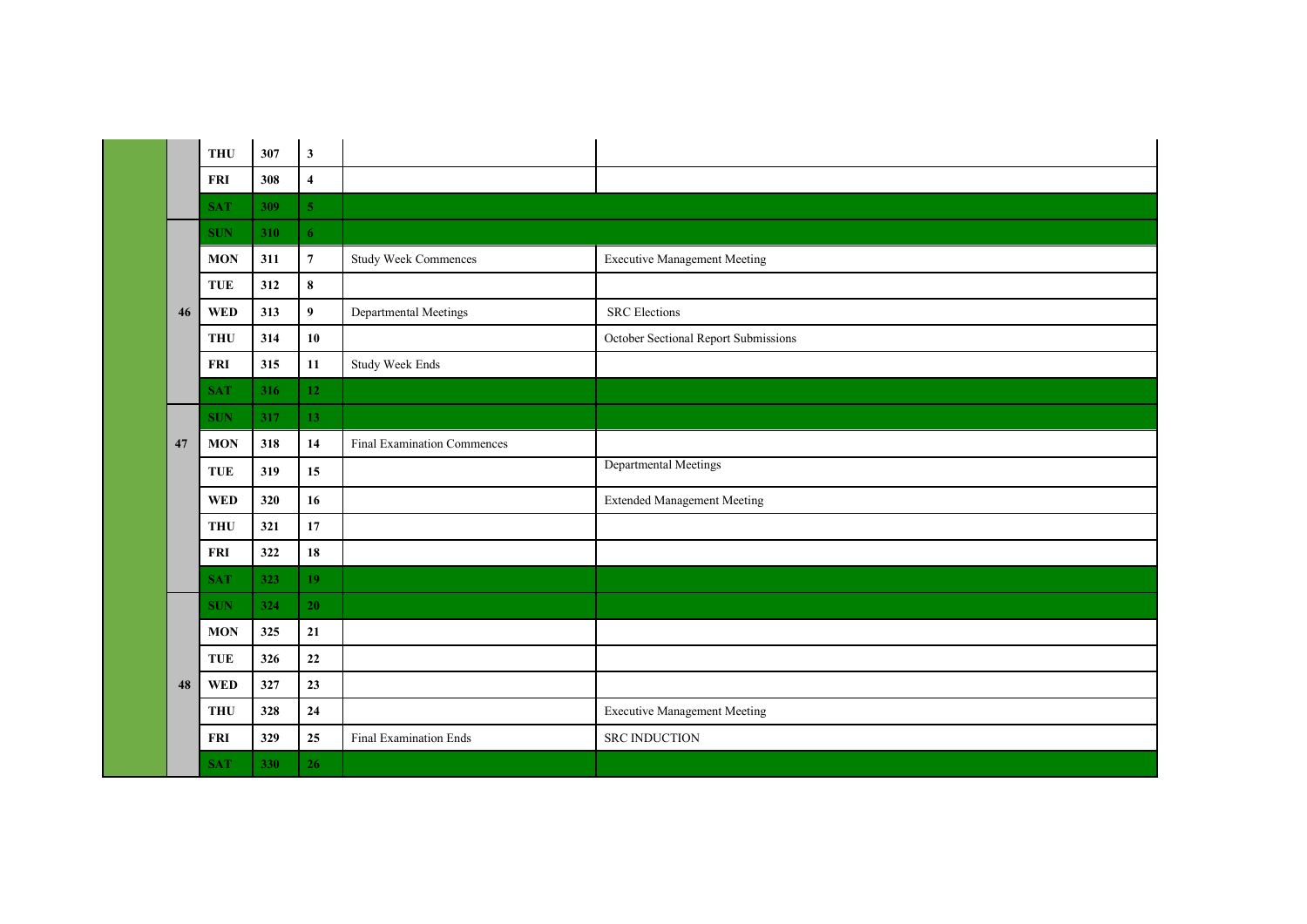|               | 49 | <b>SUN</b> | 331 | 27              |                                                       |                                              |
|---------------|----|------------|-----|-----------------|-------------------------------------------------------|----------------------------------------------|
|               |    | <b>MON</b> | 332 | 28              |                                                       | Farm Resuscitation Committee Meeting         |
|               |    | <b>TUE</b> | 333 | 29              |                                                       | <b>Sectional Budget Submissions</b>          |
|               |    | <b>WED</b> | 334 | 30              |                                                       | APAC AGM                                     |
|               |    | <b>THU</b> | 335 | $\mathbf{1}$    | Board of Examiners Meeting                            | Wellness: World Aids Day                     |
|               |    | <b>FRI</b> | 336 | $\mathbf{2}$    | Release of Results                                    | <b>Orientation Committee Meeting</b>         |
|               |    | <b>SAT</b> | 337 | 3 <sup>1</sup>  |                                                       |                                              |
|               |    | <b>SUN</b> | 338 | $\overline{4}$  |                                                       |                                              |
|               |    | <b>MON</b> | 339 | $5\phantom{.0}$ | <b>Supplementary Examination Commences</b>            | HR & Union Meeting                           |
|               |    | <b>TUE</b> | 340 | 6               |                                                       | <b>Executive Management Meeting</b>          |
|               | 50 | <b>WED</b> | 341 | $\overline{7}$  | Supplementary Examination Ends                        | November Sectional Monthly Report Submission |
|               |    | <b>THU</b> | 342 | $\pmb{8}$       |                                                       |                                              |
|               |    | <b>FRI</b> | 343 | 9               | FOURTH TERM ENDS & ACADEMIC<br><b>BREAK COMMENCES</b> |                                              |
|               |    | <b>SAT</b> | 344 | 10              |                                                       |                                              |
|               | 51 | <b>SUN</b> | 345 | 11              |                                                       |                                              |
|               |    | <b>MON</b> | 346 | 12              |                                                       |                                              |
|               |    | <b>TUE</b> | 347 | 13              |                                                       |                                              |
|               |    | <b>WED</b> | 348 | 14              |                                                       |                                              |
|               |    | <b>THU</b> | 349 | 15              | <b>INSTITUTION CLOSES</b>                             |                                              |
|               |    | <b>FRI</b> | 350 | 16              | DAY OF RECONCILIATION                                 |                                              |
|               |    | <b>SAT</b> | 351 | 17              |                                                       |                                              |
|               | 52 | <b>SUN</b> | 352 | 18              |                                                       |                                              |
| DECEMBER 2022 |    | <b>MON</b> | 353 | 19              |                                                       |                                              |
|               |    | TUE        | 354 | 20              |                                                       |                                              |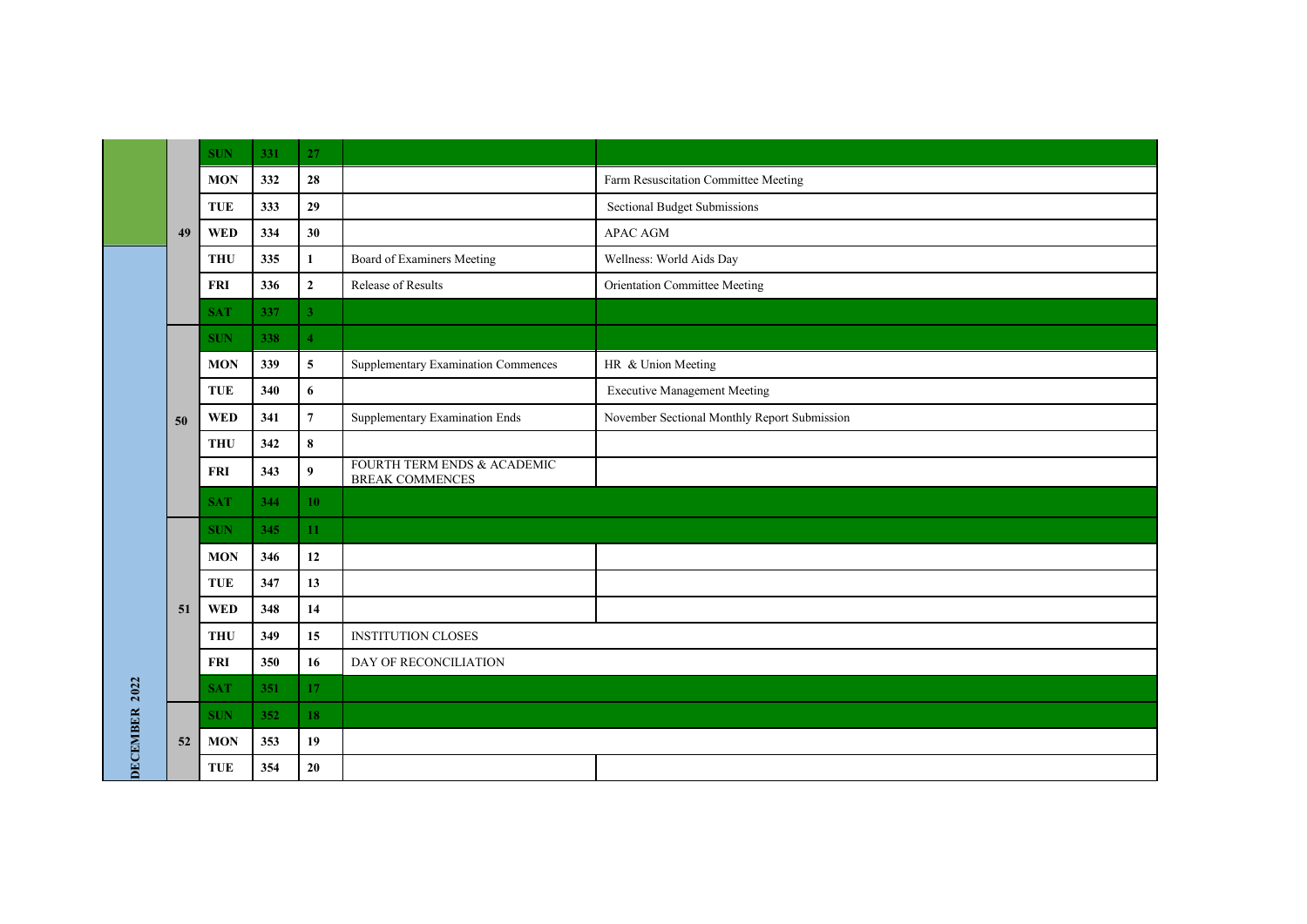|          |                | <b>WED</b> | 355             | 21                      |                                                                         |                                |
|----------|----------------|------------|-----------------|-------------------------|-------------------------------------------------------------------------|--------------------------------|
|          |                | <b>THU</b> | 356             | 22                      |                                                                         |                                |
|          |                | <b>FRI</b> | 357             | 23                      |                                                                         |                                |
|          |                | <b>SAT</b> | 358             | 24                      |                                                                         |                                |
|          |                | <b>SUN</b> | 359             | 25                      | <b>CHRISTMAS DAY</b>                                                    |                                |
|          |                | <b>MON</b> | 360             | 26                      | DAY OF GOODWILL                                                         |                                |
|          |                | <b>TUE</b> | 361             | 27                      |                                                                         |                                |
|          |                | <b>WED</b> | 362             | 28                      |                                                                         |                                |
|          | 53             | <b>THU</b> | 363             | 29                      | <b>FOURTH TERM ENDS</b><br>ACADEMIC BREAK COMMENCES                     |                                |
|          |                | <b>FRI</b> | 364             | 30                      |                                                                         |                                |
|          |                | <b>SAT</b> | 365             | 31                      |                                                                         |                                |
|          |                | <b>SUN</b> | $\mathbf{1}$    | $\mathbf{1}$            | <b>NEW YEAR'S DAY</b>                                                   |                                |
|          | $\mathbf{1}$   | <b>MON</b> | $\overline{2}$  | $\overline{2}$          |                                                                         |                                |
|          |                | <b>TUE</b> | $\mathbf{3}$    | $\mathbf{3}$            |                                                                         |                                |
|          |                | <b>WED</b> | $\overline{4}$  | $\overline{\mathbf{4}}$ | <b>INSTITUTE OPENS: ADMIMISTRATION STAFF COMMENCES DUTIES</b>           |                                |
|          |                | <b>THU</b> | $5\phantom{.0}$ | $\overline{\mathbf{5}}$ |                                                                         |                                |
|          |                | FRI        | 6               | $6\phantom{1}$          | <b>INSTITUTE OPENS: ADMIMISTRATION</b><br><b>STAFF COMMENCES DUTIES</b> |                                |
|          |                | <b>SAT</b> | 7 <sup>1</sup>  | $\overline{7}$          |                                                                         |                                |
|          | $\overline{2}$ | <b>SUN</b> | 8 <sup>°</sup>  | 8                       |                                                                         |                                |
|          |                | <b>MON</b> | 9               | $\overline{9}$          |                                                                         |                                |
| $Jan-23$ |                | <b>TUE</b> | 10              | 10                      |                                                                         | 3RD Quarter Performance Report |